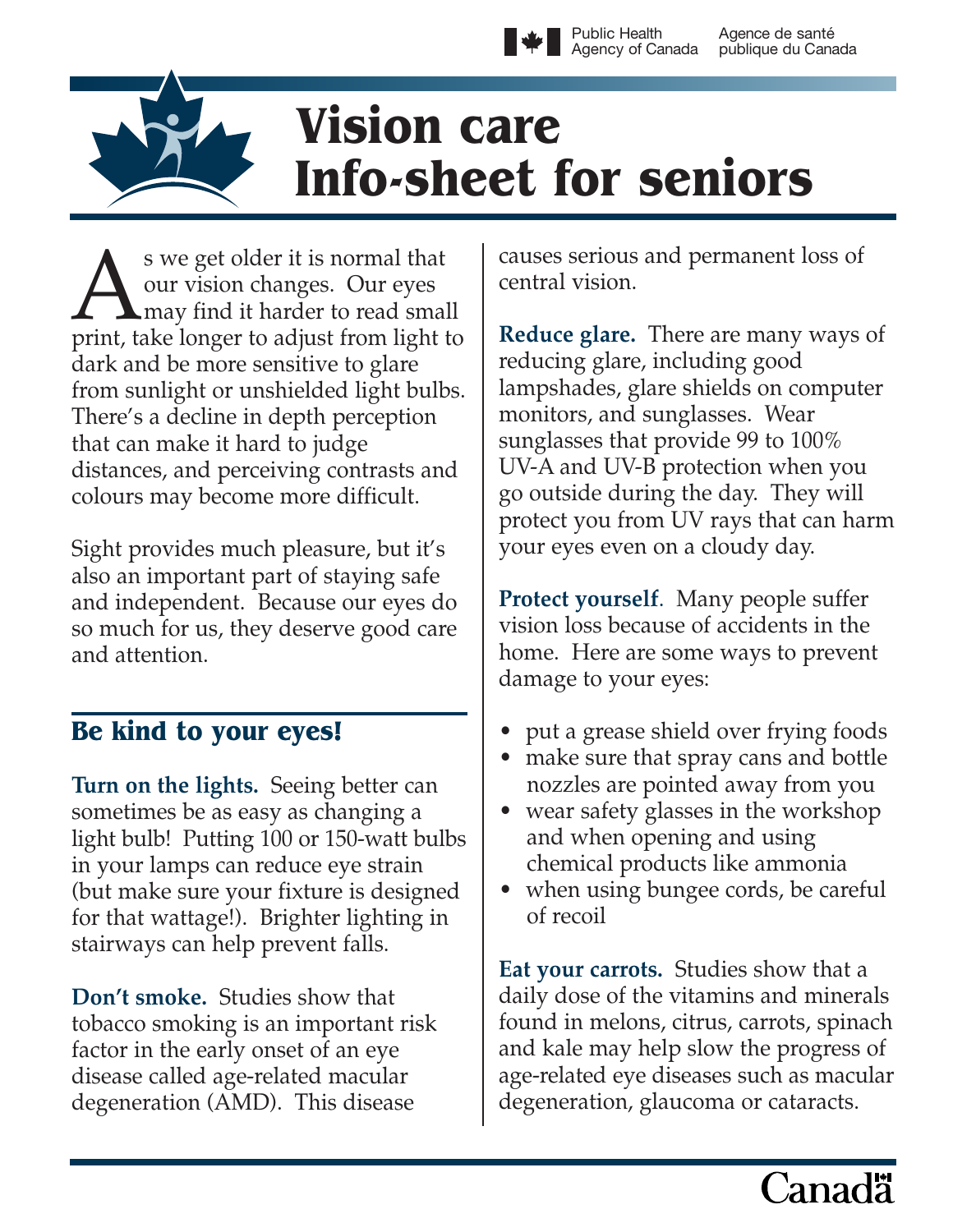

**Get an eye examination.** Many changes to vision happen so slowly that you may not realize you have a problem. If you are over 45 years of age, the most important thing you can do to protect your vision is to have an eye exam on a regular basis. Finding problems early may make the difference between maintaining good vision and vision loss.

# **Vision changes**

Here are the most common changes that come with age:

**Presbyopia** is the inability to focus on close objects or small print. Reading glasses usually solve the problem. The usual age of onset is 40.

**Cataracts** are a gradual clouding of the natural lens of the eye that prevents light from reaching the retina. If the central part of the lens is cloudy, you may not be able to read or drive unless the cataract is removed. This is one of the most successful surgeries done in medicine today.

**Floaters** are tiny spots or specks that float across the field of vision, that are often normal. If a floater appears right in your line of vision, sometimes moving your eye around will make it shift out of your central vision. If you notice a sudden change in the number or types

of spots you see, or if they come with light flashes, see your eye doctor as soon as you can. These may be signs of a serious problem.

**Dry eyes** are a common problem, especially with aging. Your eyes may feel gritty, itchy or burning. Your doctor may suggest using a humidifier in your home, or special eye drops that act as tears. In a few serious cases, surgery may be needed to correct the problem.

**Tearing** (watery eyes) is another common problem. It may be because you are more sensitive to light, wind or changes in temperature. Simply protecting your eyes by shielding them or wearing sunglasses may solve the problem. The condition can also be a result of an eye infection, eye irritation or blocked tear duct, all of which can be appropriately treated. See your doctor to find the exact cause and treatment.

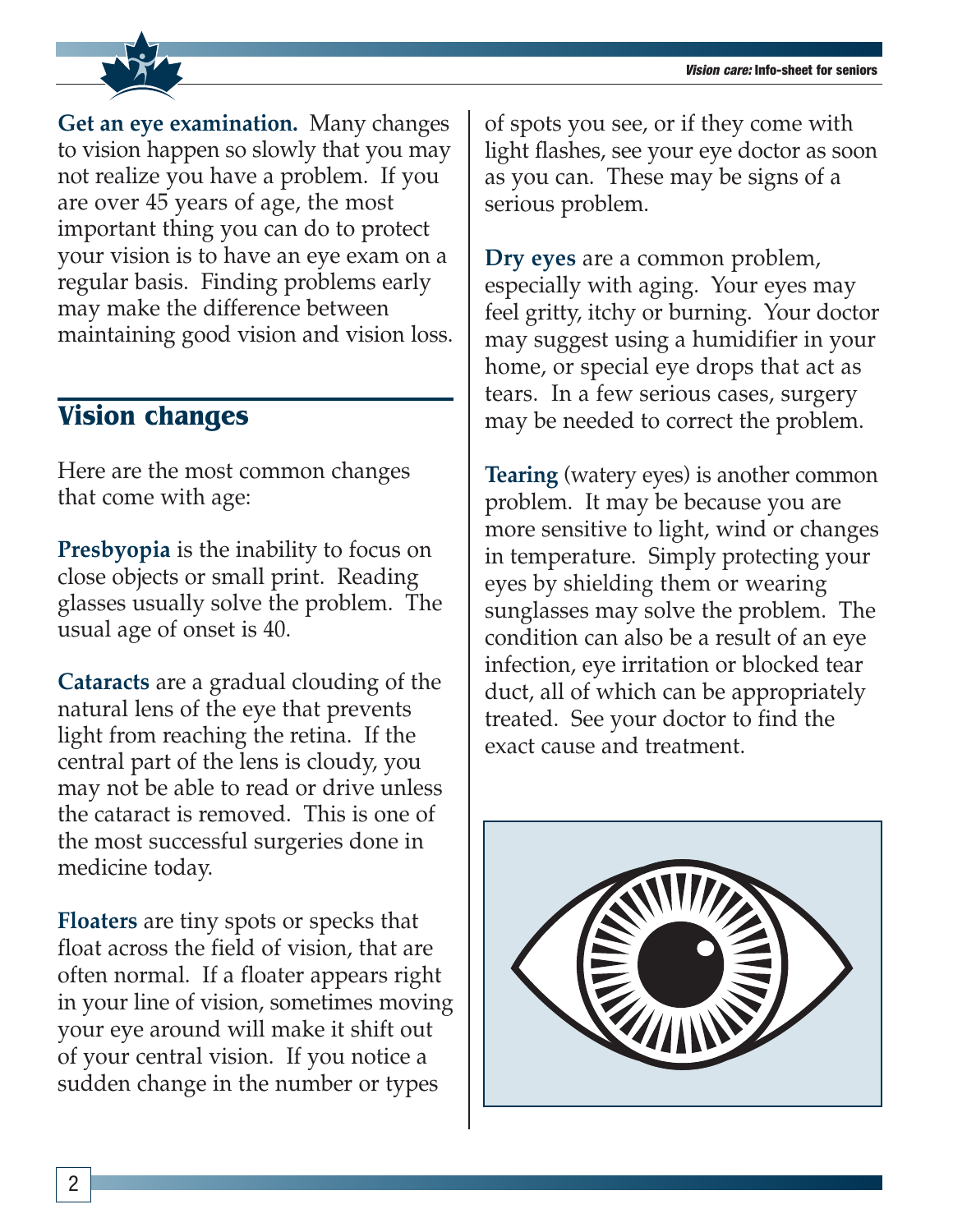#### **Visit your eye doctor (ophthalmologist) if you or someone else notices that you:**

- squint you may have a greater sensitivity to light and glare
- choose bright over dull coloured objects or clothing
- spill food or drinks because you misjudge where objects really are
- find it hard to copy from written texts
- are getting "clumsy" you have a hard time threading a needle, buttoning a shirt or finding food on your plate
- see flashes of light or rapid movement from the corner of your eyes
- experience difficulties with sharpness and contrast while driving at night
- experience uncontrolled eye movement
- make driving mistakes you miss street or traffic signs. This is important for your safety and the safety of others. Older drivers with vision impairment are more likely to be involved in a car accident
- have fallen because of a missed step or an object on the floor that you didn't see

# **Vision loss**

Here are the most common reasons for age-related vision loss:

**Glaucoma** is an eye problem that develops when the pressure within the eye starts destroying the nerve fibres within the retina. If not treated early, glaucoma can cause vision loss and blindness. Because most people have no early symptoms, it is very important to have regular eye exams. Treatment may include eye drops, medication or surgery.

**Age-related macular degeneration** is an eye disease that occurs when the macula (the central part of the retina responsible for sharp vision) is damaged. This damage can be the result of many factors, including aging, and causes permanent loss of central vision. Regular eye exams can detect the disease early on and laser treatments can slow down central vision loss.

**Diabetic retinopathy** is an eye problem linked to diabetes. Changes to blood vessels can cause the retina to become oxygen starved. Symptoms include cloudy vision and seeing spots. This condition goes through many stages and can result in blindness. If you have diabetes, have regular examinations and inform your eye specialist that you are diabetic. Treatment can slow down vision loss. Laser treatment in the early stages often proves successful.